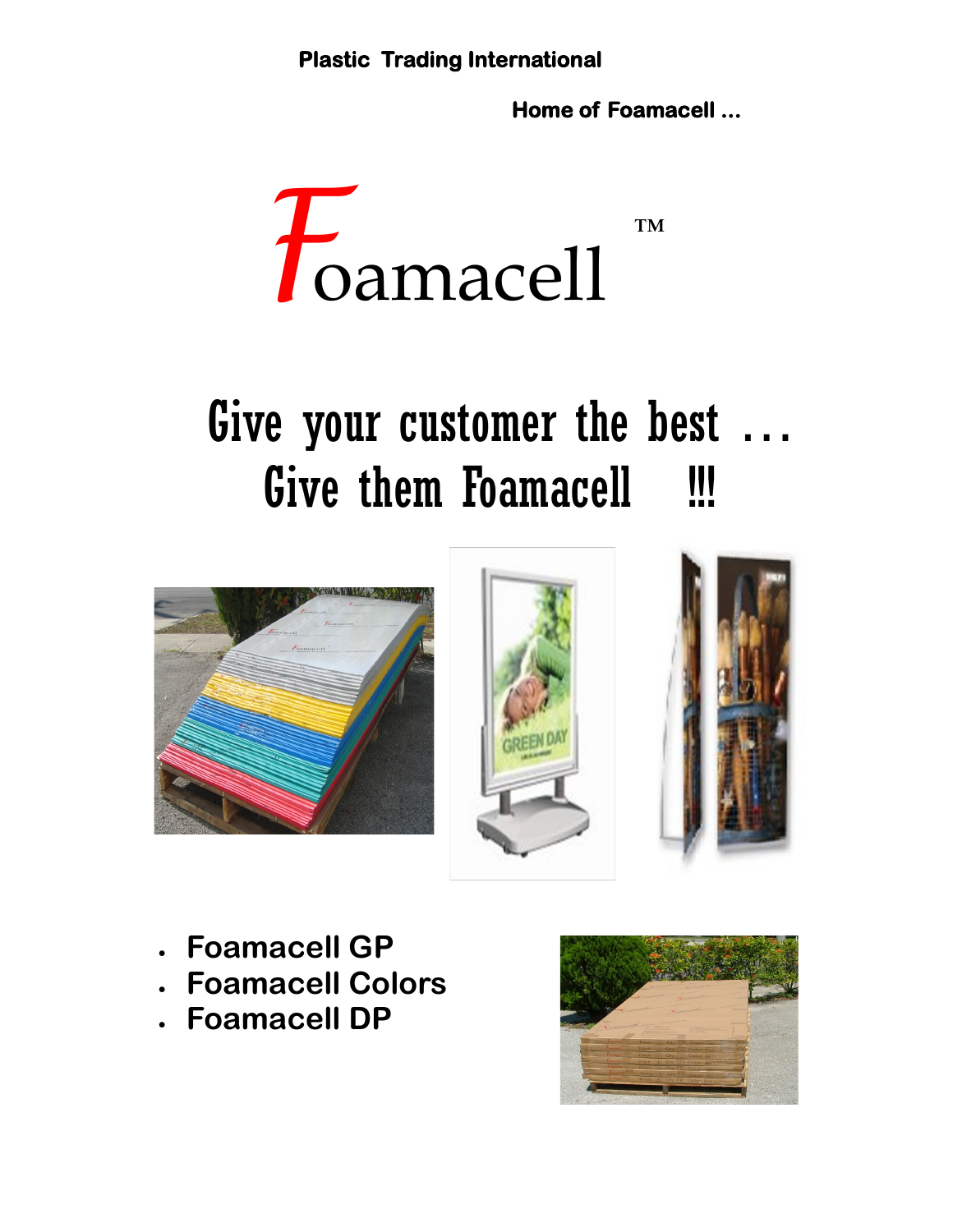# *F*oamacell TM<sub></sub>

*Foamacell is a trade mark product of Foamacell USA INC. Foamacell is an expanded foam PVC sheet and it is stocked in our Lakeland Fl. Location. Foamacell is an economic solution, high quality product for your industrial needs. This product has proven applications in the marine industry, pop,* sign-age *and much more.* 

#### **Benefits**

- Digital Printable
- Screen Printable
- PVC Free foamed board that has both good sound and heat insulating properties
- Low flammability ( UL-94VO)
- Low water absorption
- Light weight, good for transportation
- Easily thermoformed into shapes
- Sawing, nailing, planning and bonds similar to wood
- Can be welded and bonded to itself
- Offered in many colors, thicknesses and sheet sizes

#### **Physical and Mechanical Characteristics**

Density: 0.55-0.70 g/cm3 Tensile Strength: 12-20 mpa Bending Intensity: 12-18 mpa Bending Elasticity Modulus: 800-900 mpa Impacting Intensity: 8-15 kj/sqm Flexural Strength: Not Less Than 32 mpa Deformation: Not Less Than 6.5 mpa Dielectric Strength: Not Less Than 90 KV/cm Breakage Elongation: 15-20 % Shore Hardness: 45-50 (D Type) Water Absorption Point: Not Less Than 1.5% Vicar Softening Point: 73-76 Celsius Degree Fire Resistance: Self-extinguishing Less Than 5 Seconds